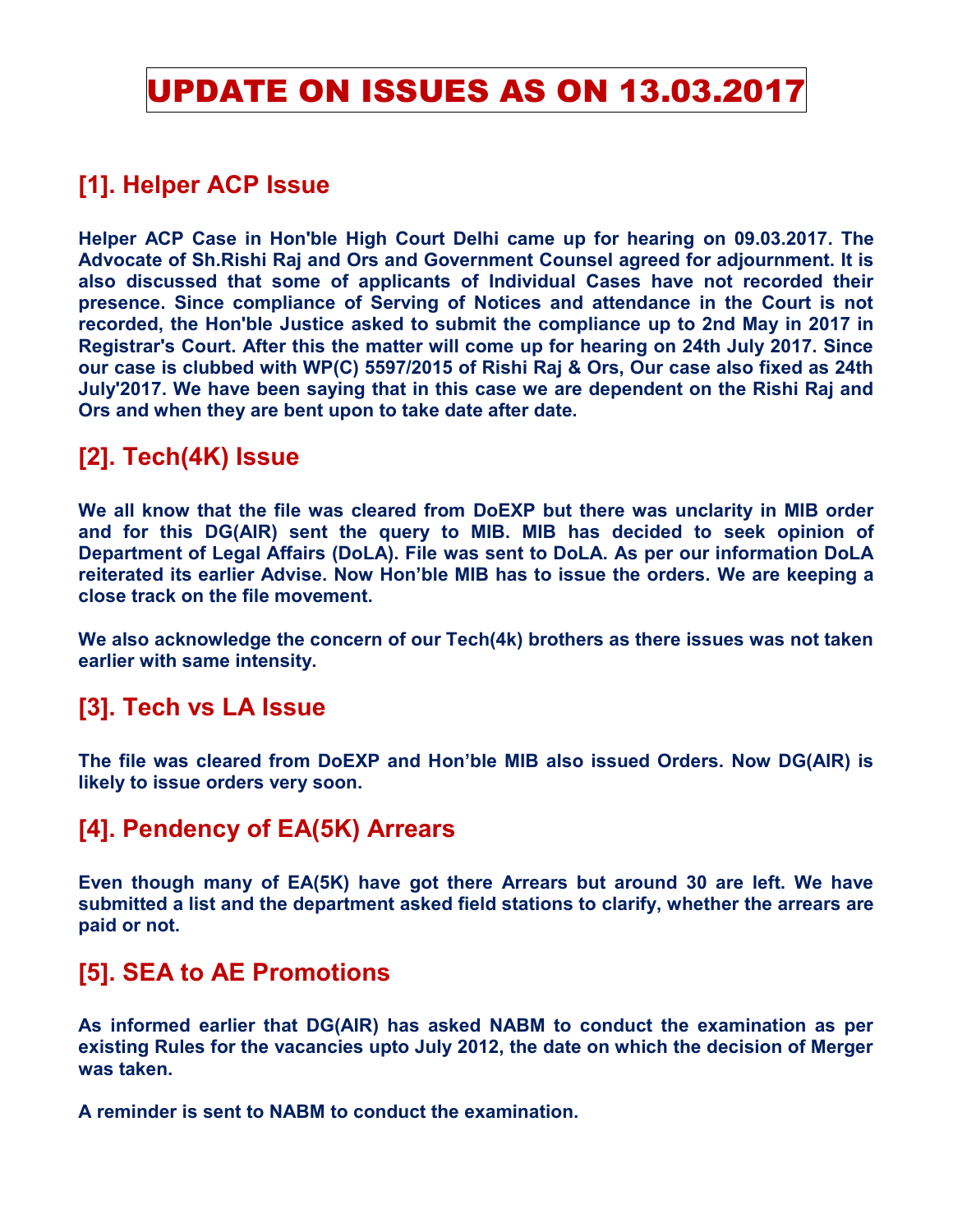### **[6]. EA and SEA Merger**

**Prasar Bharati has asked DG(AIR) for a fresh proposal in Grade Pay Rs. 4600 as the earlier decision was in 4200. This proposal is sent. PB has sent the proposal to MIB. In MIB the proposal is under consideration.** 

## **[7]. AE to ADE Promotions**

**As informed that with the persuasion of ARTEE, DG(AIR) has agreed to consider our concerns raised by Members like eligibility from next date of acquiring degree and missing names.** 

**Now DG(AIR) has sent it to Hon'ble MIB for clarification.**

#### **[8]. Cadre Review of Engg. Cadres**

**We know that Cadre Review Exercise shall solve many of our problems. Prasar Bharati has asked DG(AIR) to sent its comments on some of the contentious issues. DG(AIR) is preparing these details. We are monitoring the progress of Cadre Review.** 

#### **[9]. 25/2/1999 Upgradation issue**

**The file is back from DoEXP with the instruction to seek DoPT opinion again and then to send the file to DoEXP. Now Hon'ble MIB has to take a decision.** 

**Meanwhile the issue is pending in Hon'ble CAT Delhi also.**

## **[10]. 3rd MACP for Sr.Tech**

**We have obtained stay on the Recovery. The issues flagged when DoPT adjudged the grant of 3rd MACP wrongly implemented in Railways and issued instructions to Recover it. The effected people obtained stay from CAT and same thing we followed when similar objections were raised for us.** 

**The issue is before court of law.** 

## **[11]. 7th CPC for Prasar Bharati Employees**

**After issuance of Order by Ministry of Finance for Employees of autonomous corporations, PB has t prepare a proposal for sending it to MIB. We have submitted a letter to Prasar Bharati. The proposal was sent to MIB. MIB has returned the proposal asking exact financial Implications. Financial Implications are being calculated.**